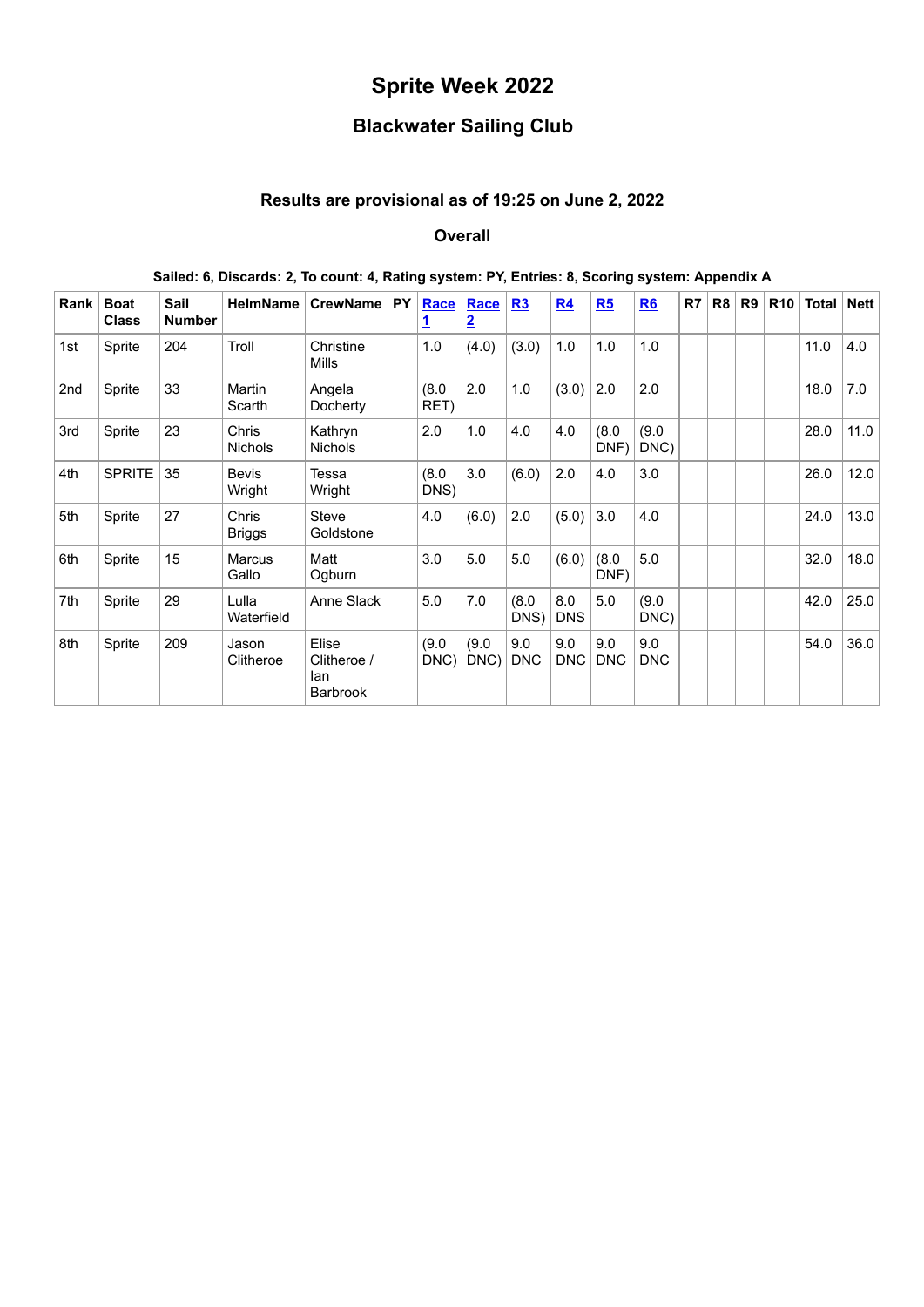#### **Race 1**

| Start: Start 1, Finishes: Place |  |
|---------------------------------|--|
|---------------------------------|--|

<span id="page-1-0"></span>

| Rank           | <b>Boat Class</b> | <b>Sail Number</b> | <b>HelmName</b>  | <b>CrewName</b>        | <b>PY</b> | <b>Start</b> | <b>Finish</b> | <b>Elapsed</b> | Corrected | Points |
|----------------|-------------------|--------------------|------------------|------------------------|-----------|--------------|---------------|----------------|-----------|--------|
|                | Sprite            | 204                | Troll            | <b>Christine Mills</b> |           | 11:45:00     | 12:37:32      | 0:52:32        | 0:52:32   | 1.0    |
| $\overline{2}$ | Sprite            | 23                 | Chris Nichols    | Kathryn Nichols        |           | 11:45:00     | 12:38:37      | 0:53:37        | 0:53:37   | 2.0    |
| 3              | Sprite            | 15                 | Marcus Gallo     | Matt Ogburn            |           | 11:45:00     | 12:38:51      | 0:53:51        | 0:53:51   | 3.0    |
| $\vert$ 4      | Sprite            | 27                 | Chris Briggs     | Steve Goldstone        |           | 11:45:00     | 12:39:10      | 0:54:10        | 0:54:10   | 4.0    |
| 5              | Sprite            | 29                 | Lulla Waterfield | Anne Slack             |           | 11:45:00     | 12:39:55      | 0:54:55        | 0:54:55   | 5.0    |
| 6              | Sprite            | 33                 | Martin Scarth    | Angela Docherty        |           | 11:45:00     |               | <b>RET</b>     |           | 8.0    |
| 6              | <b>SPRITE</b>     | 35                 | Bevis Wright     | Tessa Wright           |           |              |               | <b>DNS</b>     |           | 8.0    |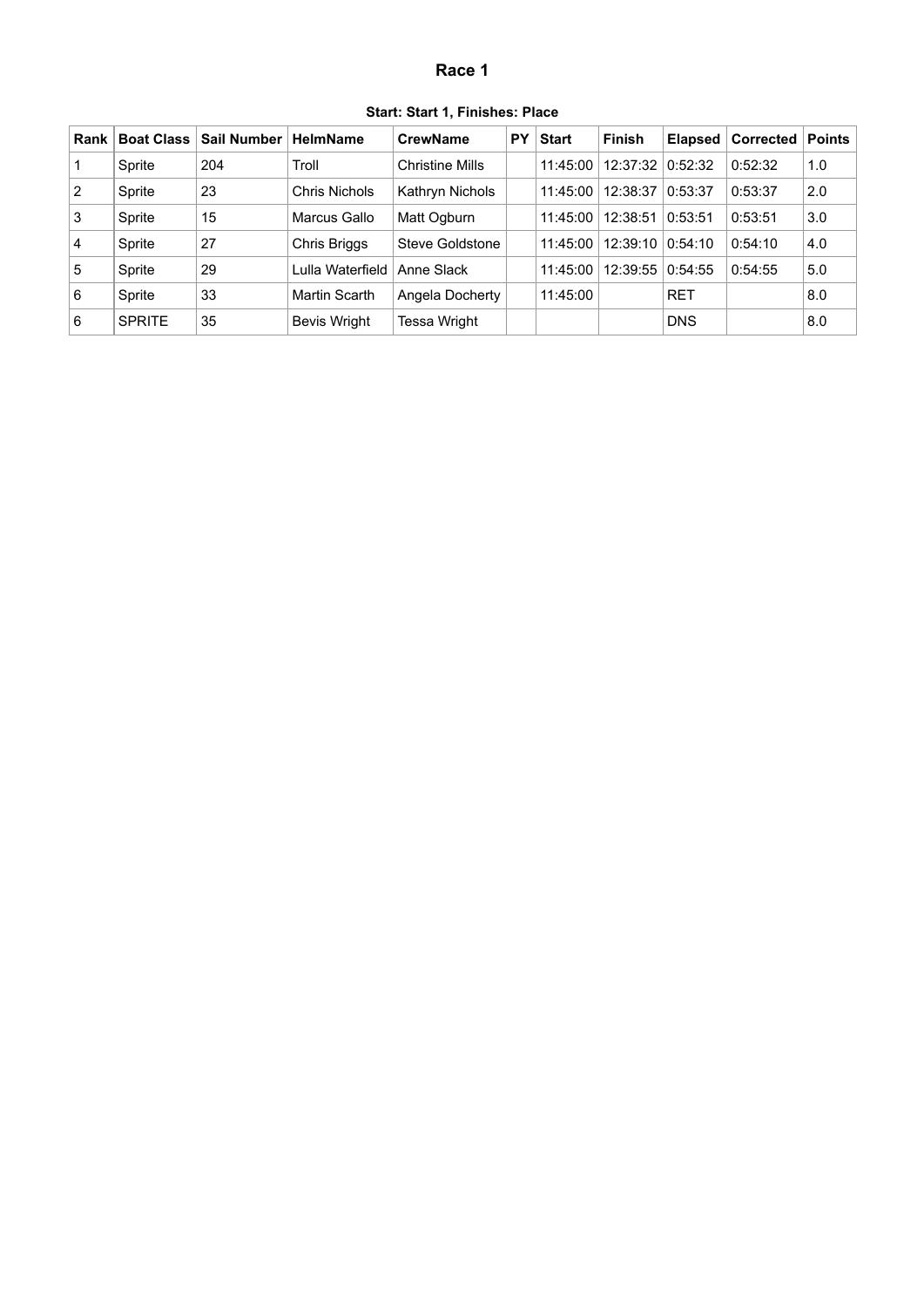### **Race 2**

<span id="page-2-0"></span>

| Rank           | <b>Boat Class</b> | <b>Sail Number</b> | <b>HelmName</b>     | <b>CrewName</b>        | PY | <b>Start</b> | <b>Finish</b> | <b>Elapsed</b> | <b>Corrected</b> | <b>Points</b> |
|----------------|-------------------|--------------------|---------------------|------------------------|----|--------------|---------------|----------------|------------------|---------------|
| $\mathbf 1$    | Sprite            | 23                 | Chris Nichols       | Kathryn Nichols        |    | 12:52:00     | 13:53:50      | 1:01:50        | 1:01:50          | 1.0           |
| $\overline{2}$ | Sprite            | 33                 | Martin Scarth       | Angela Docherty        |    | 12:52:00     | 13:53:58      | 1:01:58        | 1:01:58          | 2.0           |
| 3              | <b>SPRITE</b>     | 35                 | <b>Bevis Wright</b> | <b>Tessa Wright</b>    |    | 12:52:00     | 13:54:13      | 1:02:13        | 1:02:13          | 3.0           |
| $\vert 4$      | Sprite            | 204                | Troll               | <b>Christine Mills</b> |    | 12:52:00     | 13:54:16      | 1:02:16        | 1:02:16          | 4.0           |
| 5              | Sprite            | 15                 | Marcus Gallo        | Matt Ogburn            |    | 12:52:00     | 13:54:21      | 1:02:21        | 1:02:21          | 5.0           |
| l 6            | Sprite            | 27                 | <b>Chris Briggs</b> | Steve Goldstone        |    | 12:52:00     | 13:54:54      | 1:02:54        | 1:02:54          | 6.0           |
| 7              | Sprite            | 29                 | Lulla Waterfield    | Anne Slack             |    | 12:52:00     | 13:55:35      | 1:03:35        | 1:03:35          | 7.0           |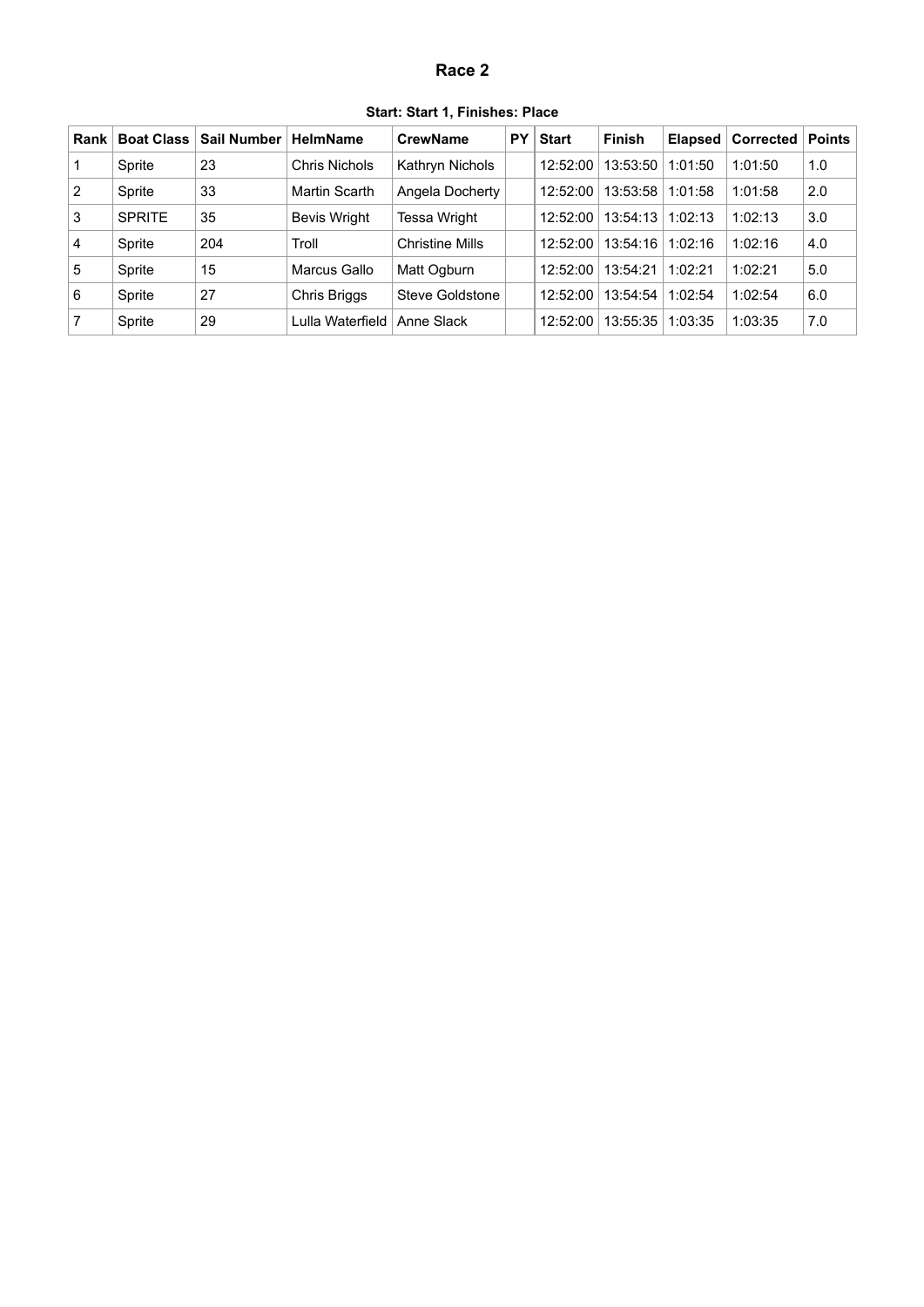**Start: Start 1, Finishes: Place**

<span id="page-3-0"></span>

| Rank           | <b>Boat Class</b> | Sail Number | <b>HelmName</b>     | CrewName               | PY | <b>Start</b> | <b>Finish</b> | Elapsed    | <b>Corrected</b> | <b>Points</b> |
|----------------|-------------------|-------------|---------------------|------------------------|----|--------------|---------------|------------|------------------|---------------|
|                | Sprite            | 33          | Martin Scarth       | Angela Docherty        |    | 12:34:00     | 13:28:36      | 0:54:36    | 0:54:36          | 1.0           |
| $\overline{2}$ | Sprite            | 27          | Chris Briggs        | Steve Goldstone        |    | 12:34:00     | 13:31:08      | 0:57:08    | 0:57:08          | 2.0           |
| 3              | Sprite            | 204         | Troll               | <b>Christine Mills</b> |    | 12:34:00     | 13:31:15      | 0:57:15    | 0:57:15          | 3.0           |
| $\overline{4}$ | Sprite            | 23          | Chris Nichols       | Kathryn Nichols        |    | 12:34:00     | 13:32:19      | 0:58:19    | 0:58:19          | 4.0           |
| 5              | Sprite            | 15          | Marcus Gallo        | Matt Ogburn            |    | 12:34:00     | 13:32:54      | 0:58:54    | 0:58:54          | 5.0           |
| 6              | <b>SPRITE</b>     | 35          | <b>Bevis Wright</b> | Tessa Wright           |    | 12:34:00     | 13:33:53      | 0:59:53    | 0:59:53          | 6.0           |
| 7              | Sprite            | 29          | Lulla Waterfield    | Anne Slack             |    |              |               | <b>DNS</b> |                  | 8.0           |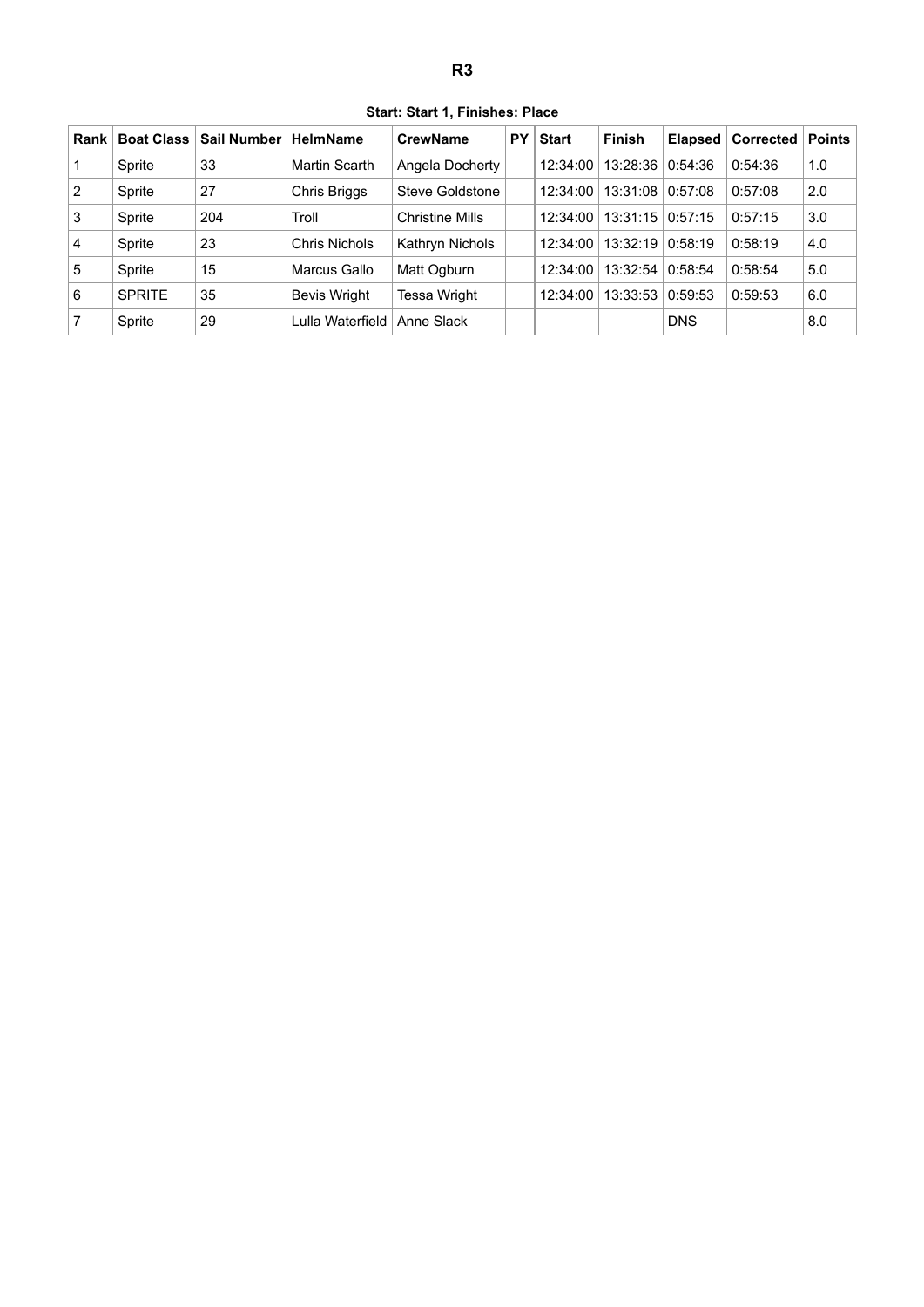**Start: Start 1, Finishes: Place**

<span id="page-4-0"></span>

| Rank           | <b>Boat Class</b> | Sail Number | <b>HelmName</b>      | <b>CrewName</b>        | PY | <b>Start</b> | <b>Finish</b> | <b>Elapsed</b> | ⊦Corrected <b>I</b> | <b>Points</b> |
|----------------|-------------------|-------------|----------------------|------------------------|----|--------------|---------------|----------------|---------------------|---------------|
|                | Sprite            | 204         | Troll                | <b>Christine Mills</b> |    | 13:43:00     | 14:37:04      | 0:54:04        | 0:54:04             | 1.0           |
| $\overline{2}$ | <b>SPRITE</b>     | 35          | <b>Bevis Wright</b>  | Tessa Wright           |    | 13:43:00     | 14:37:46      | 0:54:46        | 0:54:46             | 2.0           |
| 3              | Sprite            | 33          | Martin Scarth        | Angela Docherty        |    | 13:43:00     | 14:38:20      | 0:55:20        | 0:55:20             | 3.0           |
| $\vert$ 4      | Sprite            | 23          | <b>Chris Nichols</b> | Kathryn Nichols        |    | 13:43:00     | 14:38:57      | 0:55:57        | 0:55:57             | 4.0           |
| 5              | Sprite            | 27          | <b>Chris Briggs</b>  | Steve Goldstone        |    | 13:43:00     | 14:39:13      | 0:56:13        | 0:56:13             | 5.0           |
| 6              | Sprite            | 15          | Marcus Gallo         | Matt Ogburn            |    | 13:43:00     | 14:40:00      | 0:57:00        | 0:57:00             | 6.0           |
| 7              | Sprite            | 29          | Lulla Waterfield     | Anne Slack             |    |              |               | <b>DNS</b>     |                     | 8.0           |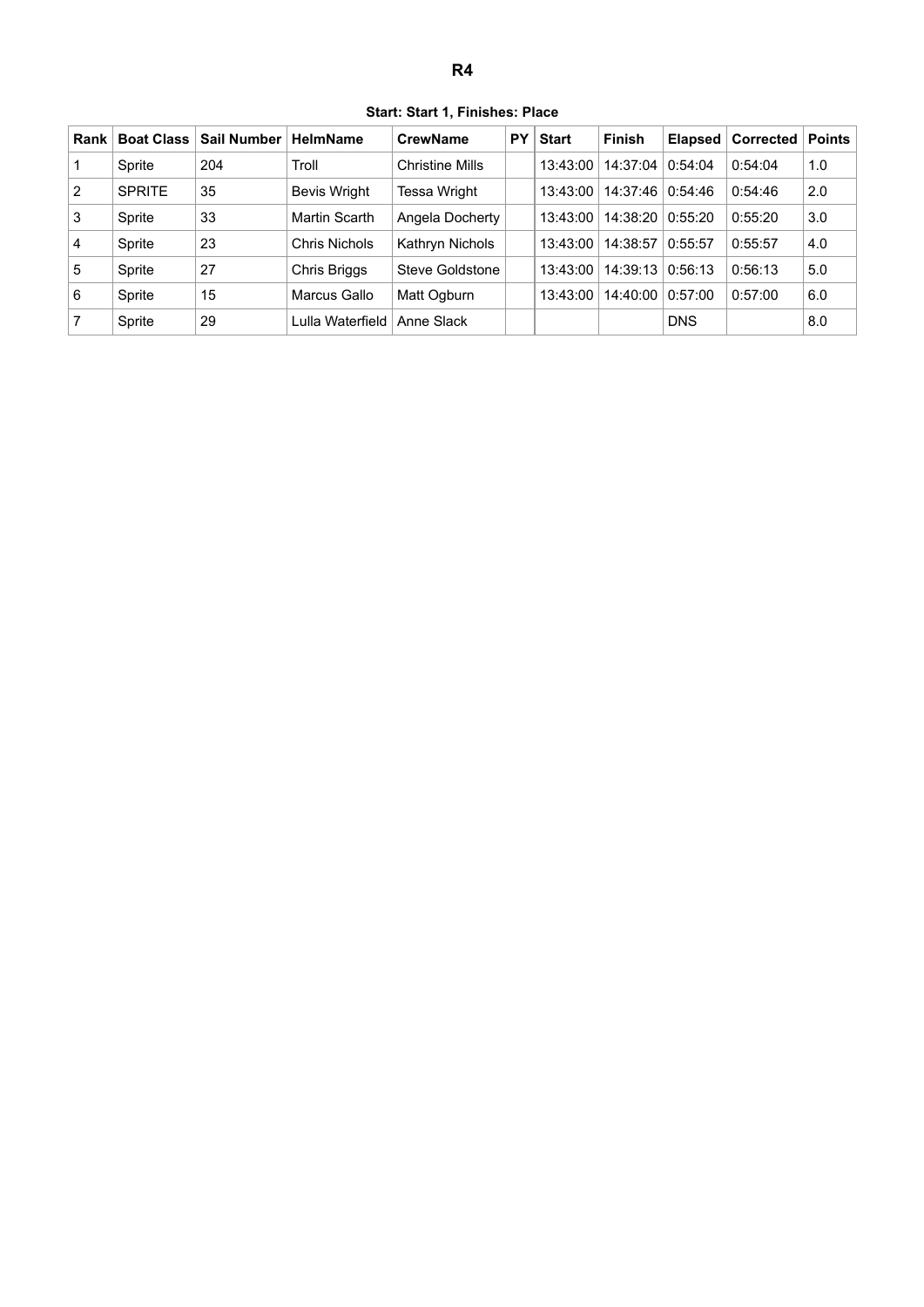<span id="page-5-0"></span>

| Rank           | <b>Boat Class</b> | <b>Sail Number</b> | <b>HelmName</b>     | <b>CrewName</b><br>PY  |  | <b>Place</b> | <b>Points</b> |
|----------------|-------------------|--------------------|---------------------|------------------------|--|--------------|---------------|
| 1              | Sprite            | 204                | Troll               | <b>Christine Mills</b> |  | 1            | 1.0           |
| $\overline{2}$ | Sprite            | 33                 | Martin Scarth       | Angela Docherty        |  | 2            | 2.0           |
| 3              | Sprite            | 27                 | Chris Briggs        | Steve Goldstone        |  | 3            | 3.0           |
| 4              | <b>SPRITE</b>     | 35                 | <b>Bevis Wright</b> | <b>Tessa Wright</b>    |  | 4            | 4.0           |
| 5              | Sprite            | 29                 | Lulla Waterfield    | Anne Slack             |  | 5            | 5.0           |
| 6              | Sprite            | 23                 | Chris Nichols       | Kathryn Nichols        |  | <b>DNF</b>   | 8.0           |
| 6              | Sprite            | 15                 | Marcus Gallo        | Matt Ogburn            |  | <b>DNF</b>   | 8.0           |

**Start: Start 1, Finishes: Place**